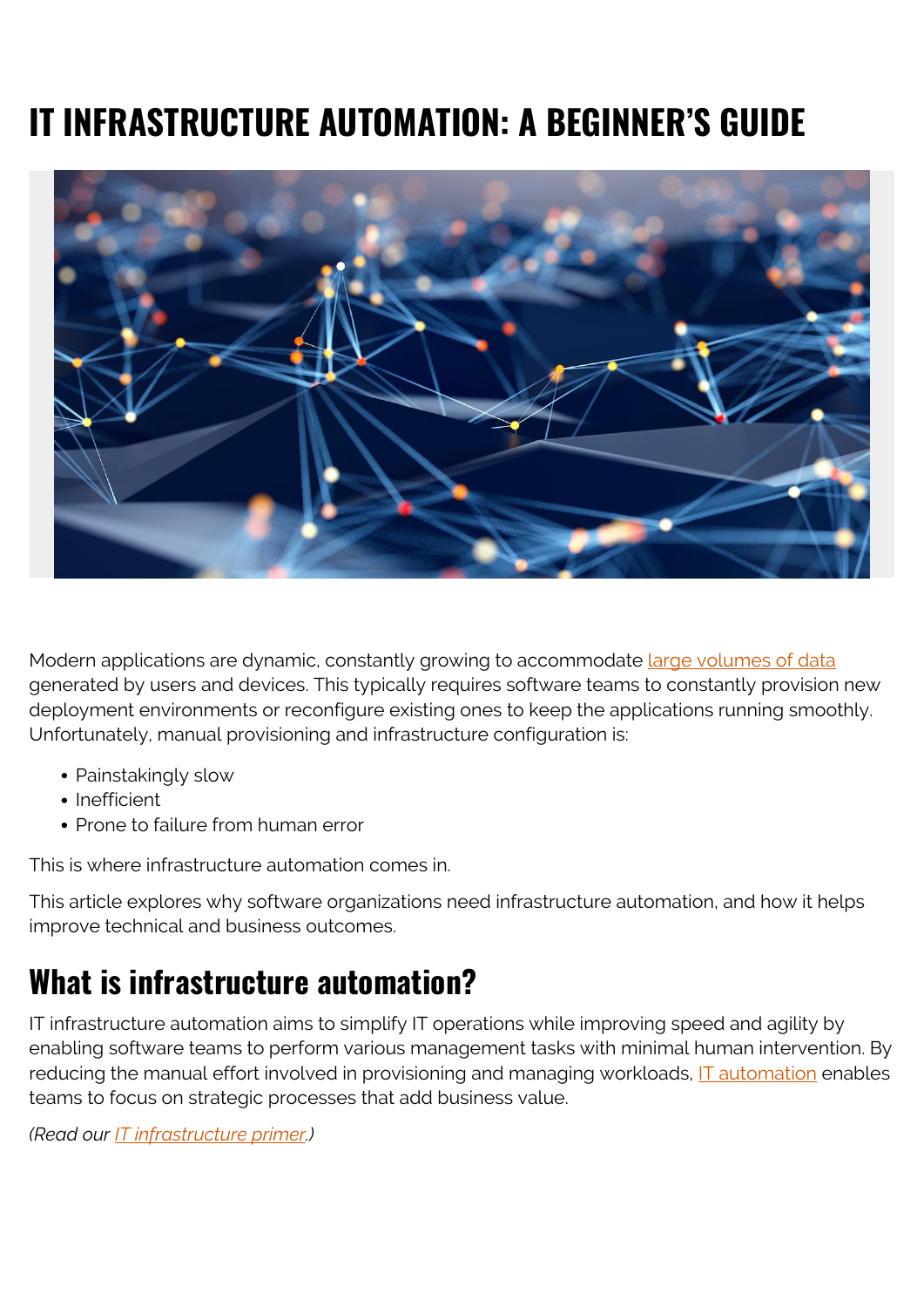# **Basics of IT automation**

A typical IT ecosystem contains a magnitude of components distributed across various layers of IT infrastructure. These components require numerous repetitive and manual processes to manage, maintain, and update.

To deal with this, organizations automate processes that improve the speed and agility of product delivery without raising the cost and complexity of running infrastructure. IT automation strategies also include standardization of compliance policies, which enforce mandatory regulations and reduce security attack surfaces.

Embracing automation is considered as crucial as [comprehensive digital transformation—](https://blogs.bmc.com/blogs/what-is-digital-transformation/)without it, you risk your competitive edge.

### **Benefits of infrastructure automation**

Automation eliminates manual provisioning and handling of underlying infrastructure processes, enabling the rapid development of secure, scalable applications. Some benefits of infrastructure automation include:

- **Reducing human error**. Automation eliminates vulnerabilities typically associated with human error during manual provisioning. By reducing manual efforts, IT teams focus on core development and innovation rather than investing efforts on iterative processes.
- **Reducing infrastructure complexity**. Automation reduces the cost and effort to implement and manage IT infrastructure. By reducing the administrative burden of performing repetitive tasks, operations teams deal with known complexities, a predictive framework that allows operations teams to optimize infrastructure for an enhanced user experience.
- **Enhancing workflows**. Automation allows for repeatability, predictability, and accuracy when performing IT provisioning tasks. Operations teams only need to set the desired conditions for the provisioning of infrastructure, while automation tools execute the tasks needed when the right conditions are met.
- **Speeding up delivery and deployment**. By autonomously executing repetitive workflows across multiple machines, automation significantly reduces the time taken to configure IT infrastructure. This means teams can develop products faster and reduce the overall time-tomarket.

# **How infrastructure automation works**

Automating infrastructure can seem daunting. Fortunately, several factors that ensure the key features of IT infrastructure remain intact.

### **Standard operating environments**

The first step to automating infrastructure is to define standard operating environments (SOEs) for servers and workstations. An SOE defines a specific operating system combined with the associated software and hardware configurations needed to deploy and run application workloads within the organization's IT ecosystem. An SOE definition typically considers the following components:

• Operating system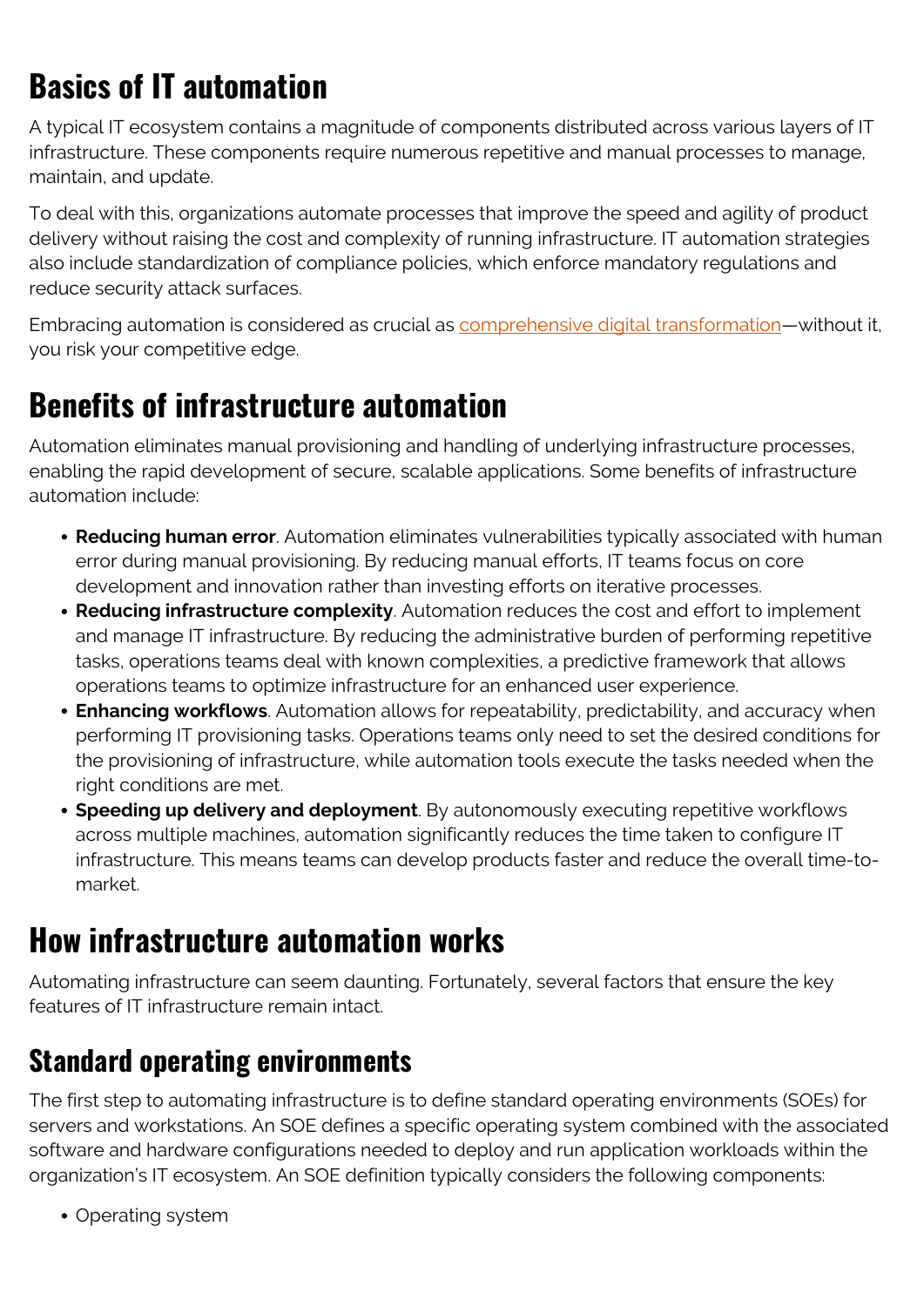- Service packs
- Common applications
- Associated dependencies

By making [IT infrastructure management processes](https://blogs.bmc.com/blogs/it-infrastructure-management/) predictable and repeatable, SOEs enforce a common standard for consistent and timely maintenance.

### **Infrastructure as code**

One critical aspect of automation is to abstract the management of underlying infrastructure using the same principles that govern coding in DevOps—a concept known as *[infrastructure as code \(IaC\)](https://blogs.bmc.com/blogs/infrastructure-as-code/)*.

This allows software teams to create target environments using configuration files of pre-defined formats such as JSON or YAML. These machine-readable files rely on declarative or imperative commands to manage policies through centralized templates and automation libraries, thereby simplifying resource and application configuration.

Infrastructure as Code also helps organizations achieve uniformity across different deployment environments, allowing for simple automation of multi-cloud or hybrid deployments.

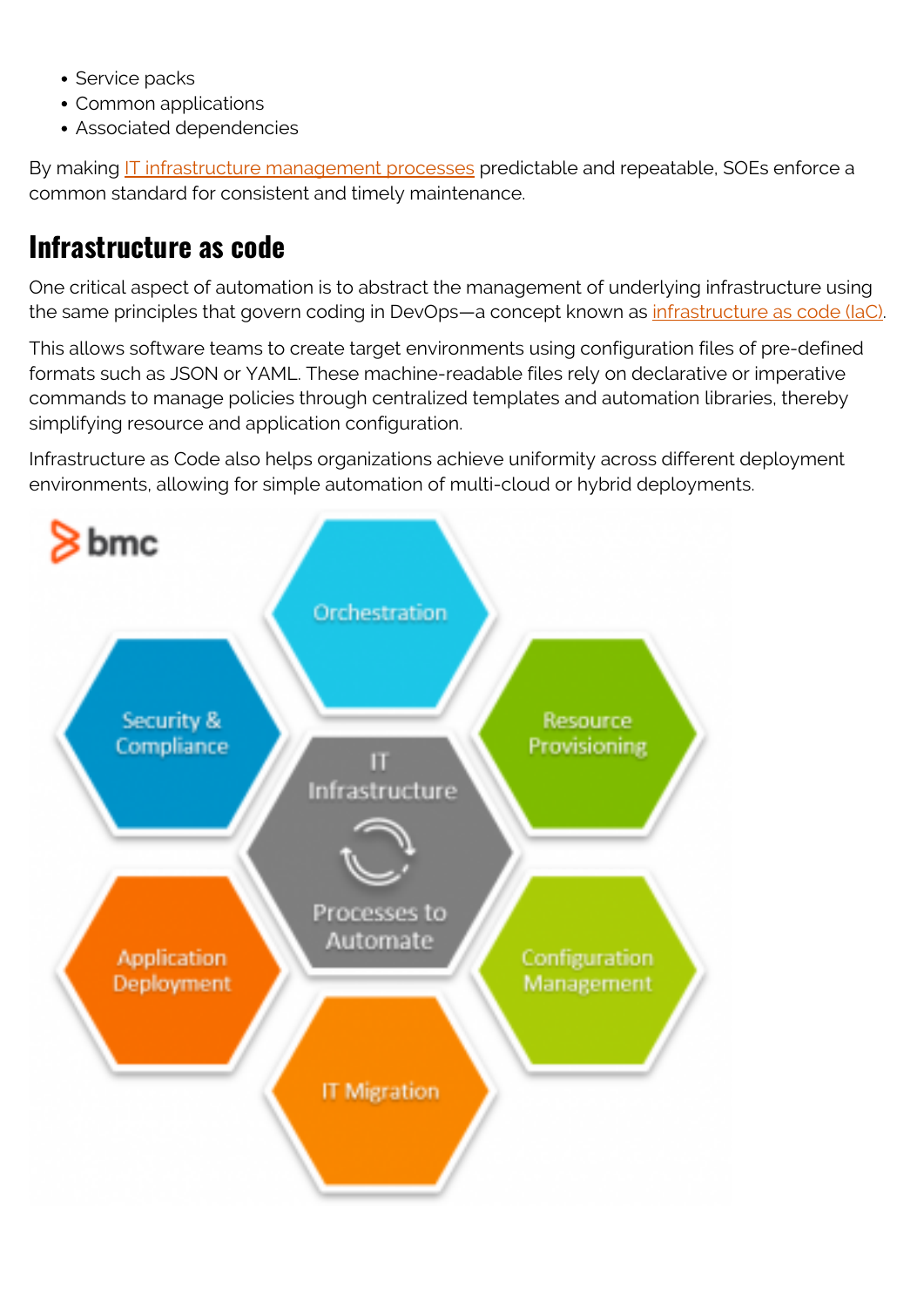# **How to automate IT infrastructure**

Automation helps reduce the cost and complexity of running IT infrastructure—yet doing so requires careful planning, since not all components of the ecosystem can be automated. This section explores the IT processes that organizations typically automate. Automation is mostly used to fasttrack tasks that are:

- Repetitive
- Well-documented
- Self-contained
- Tedious

While use cases differ for different organizations, an organization with a typical IT setup automates the following processes:

### **Orchestration**

Robust automation solutions include capabilities to:

- Automate different processes
- Manage configurations across multiple nodes/machines

*(Compare [automation to orchestration](https://blogs.bmc.com/blogs/it-orchestration-vs-automation-whats-the-difference/).)*

#### **Resource provisioning**

Automation works in collaboration with orchestration to run software defined networks, storage devices, [virtual machines](https://blogs.bmc.com/blogs/containers-vs-virtual-machines/), and data centers for seamless workload handling. While doing so, automation tools enable systems to meet business demands by autonomously scaling resource capacity across multiple environments.

#### **Configuration management**

Automation enables teams to efficiently unify operations across disparate machines and deployment environments since it allows staff to define infrastructure as code. With automation tools, teams simplify [configuration management](https://blogs.bmc.com/blogs/devops-configuration-management/) using predefined scripts and best practices that are shared throughout the organization.

### **IT migration**

Automation allows companies to move operating systems, applications, and data faster and smoother than manual processes since deployment relies on standard operating environments.

### **Application deployment**

Automated systems perform essential testing tasks while also allowing for seamless CI/CD by providing a repetitive, proven, and secure approach of moving from commit to [build to testing to](https://blogs.bmc.com/blogs/deployment-automation-benefits/) [deployment.](https://blogs.bmc.com/blogs/deployment-automation-benefits/)

*(Build your own [CI/CD pipeline.](https://blogs.bmc.com/blogs/ci-cd-pipeline-setup))*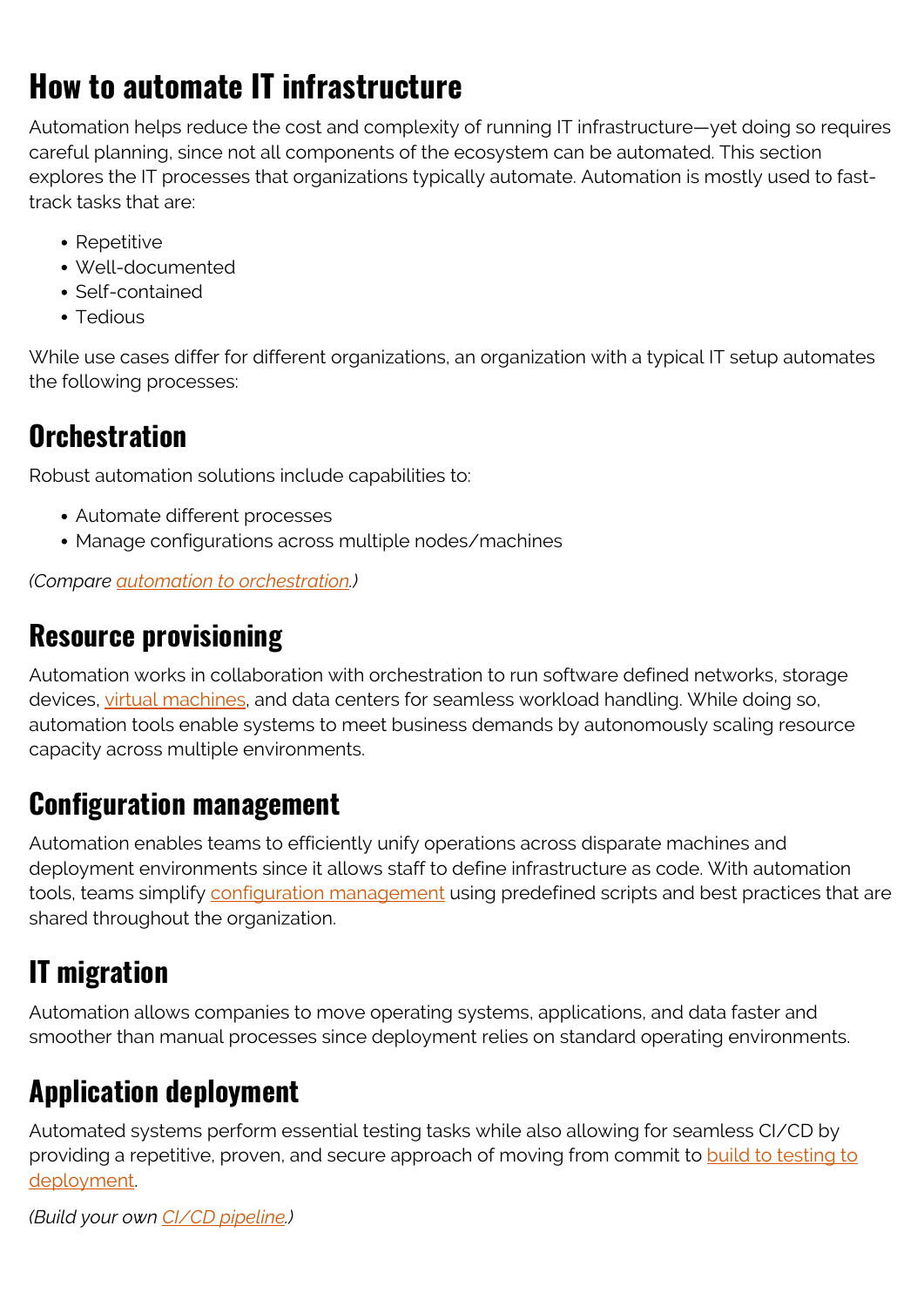### **Security & compliance**

Automation lets security teams define compliance and risk management policies using IaC declarations, then automatically uses them as automatic guidelines when provisioning infrastructure.

### **Popular IT infrastructure automation solutions**

Of course, tools can help any organization jumpstart the automation journey. Some of the most popular automation tools include:

- [Ansible](https://www.redhat.com/en/technologies/management/ansible). An open-source enterprise automation tool that uses collections of pre-composed content for quick implementation of automation projects.
- [Terraform](https://www.terraform.io/). A declarative, open-source coding tool that uses pre-configured modules to allow the configuration of multiple, clustered infrastructure resources.
- [Puppet](https://puppet.com/docs/puppet/6/puppet_overview.html). An open-source server management and configuration tool that uses a Domain-Specific Language and desired state management for automation.
- [Chef.](https://www.chef.io/products/chef-automate) An enterprise dashboard and analytic platform that allows for complete code visibility and IT automation through collaboration and real-time resource scaling.
- [Saltstack](https://saltproject.io/). A data-driven remote execution and orchestration tool that also allows for infrastructure management and automation.
- [Cloudformation.](https://aws.amazon.com/cloudformation/) An IaC platform that uses templates to allow for modelling of related AWS resources, managing their lifecycles and quick provisioning.

*(Automate infrastructure with [these BMC solutions](https://blogs.bmc.com/blogs/forrester-wave-infrastructure-automation-platforms/).)*

# **Infrastructure (hyper)automation**

Efficiency of an infrastructure is often measured by the levels of automation and reduced human interaction. While lifecycle of certain processes are limited, the rule of thumb for automation is always to scope those that are repetitive or requires a standardized set of steps.

Infrastructure adoption is on the rise, with Gartner predicting that organizations will refocus over [30%](https://www.gartner.com/en/newsroom/press-releases/2021-04-28-gartner-forecasts-worldwide-hyperautomation-enabling-software-market-to-reach-nearly-600-billion-by-2022) [of their IT operations](https://www.gartner.com/en/newsroom/press-releases/2021-04-28-gartner-forecasts-worldwide-hyperautomation-enabling-software-market-to-reach-nearly-600-billion-by-2022) on analytics and automation capabilities—something known as [hyperautomation](https://blogs.bmc.com/blogs/hyper-automation/). With more firms adopting hybrid and multi-cloud deployments, the need for enterprise automation solutions to help manage infrastructure provisioning continues to grow.